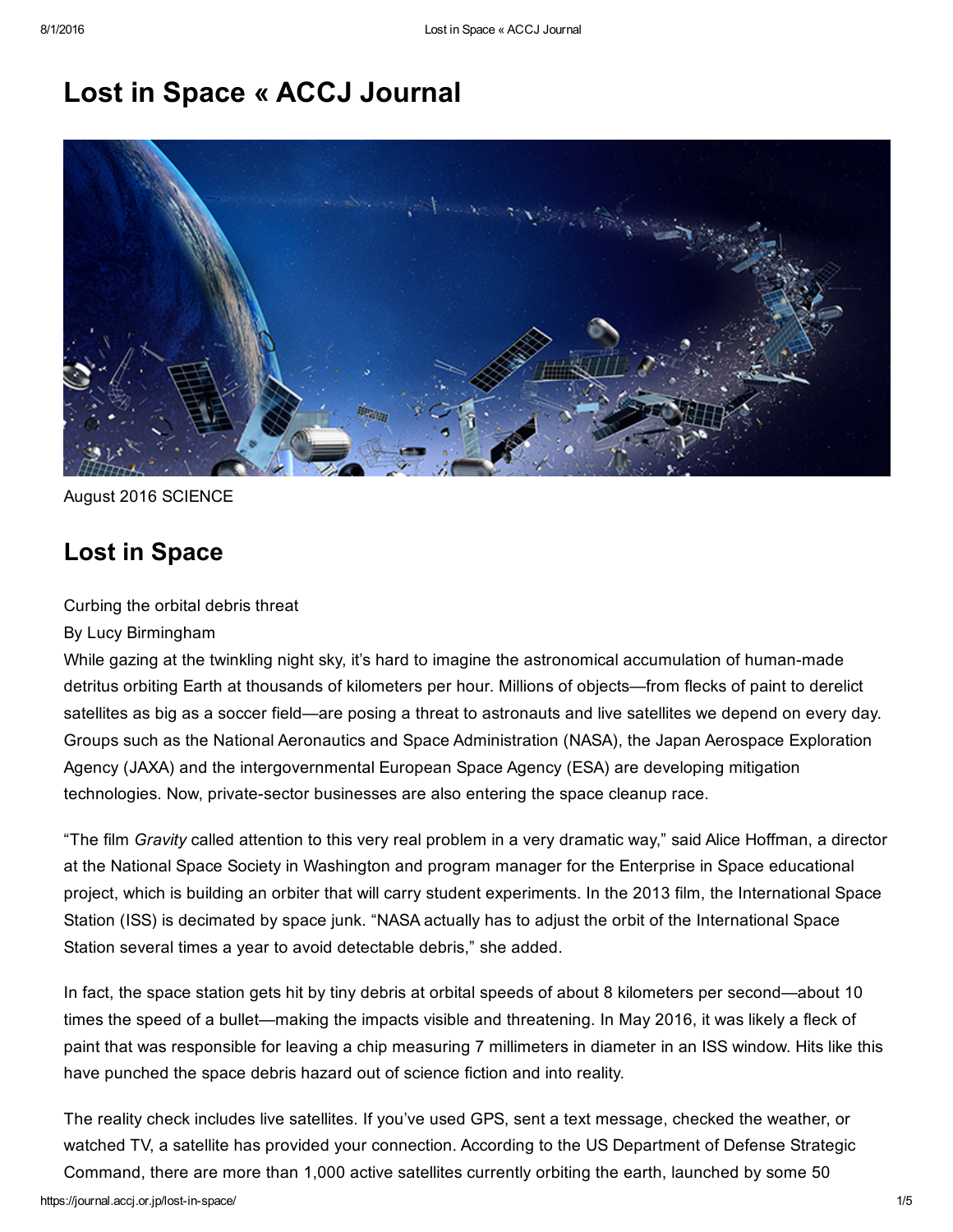countries. Uses include mobile phone service, transmission of television signals, weather forecasting, and military surveillance.

Satellite collisions and explosions are the biggest source of debris. Not all orbiting in the same direction, the debris creates a chaotic space environment.

#### CREATING RISK

In 2009, a satellite owned by communications provider Iridium, based in McLean, Virginia, accidently smashed into a derelict Russian Cosmos satellite. The result was more than 1,700 pieces of debris. In 2007, China deliberately destroyed one of its defunct weather satellites, known as Fengyun-1C, using a ground-based, medium-range ballistic missile. The US military called it an anti-satellite weapons test. The action was widely condemned internationally. It left in its wake an estimated 1,500 pieces of debris. These two incidents account for one-third of all cataloged orbital debris.

Since the launch of Sputnik by the Soviet Union in 1957, debris orbiting Earth has grown to include about 21,000 pieces larger than 10 centimeters, 500,000 fragments from particles between one and 10 centimeters in diameter, and more than 100 million particles smaller than one centimeter.

Most of the debris is in Low Earth Orbit, defined as 180–2,000 kilometers (112–1,243 miles) above Earth's surface. The 700–1,000 kilometer (435–621 mile) zone is the most congested. This is also where many live satellites are orbiting, partly because operational costs are reduced at lower altitudes. Satellites in this orbit are typically used for earth observation. The ISS, for example, orbits at an altitude of about 400 kilometers (249 miles).

Medium Earth Orbit, stretching from 2,000 to 35,780 kilometers (1,243–22,232 miles), is where GPS satellites typically live. Geostationary Orbit—above 35,780 kilometers—has been called "the most valuable real estate in space." It's where most commercial communications and broadcast satellites are parked, and where the US keeps its most sensitive national security satellites. (The moon, by contrast, orbits at a distance of about 384,000 kilometers or 238,607 miles.)

Space junk will eventually fall back toward Earth, and in most cases burn up as it re-enters the atmosphere. But it takes time: Several years for debris left in orbits below 600 kilometers; decades for debris at altitudes near 800 kilometers; and over a century for debris circling higher than 1,000 kilometers.

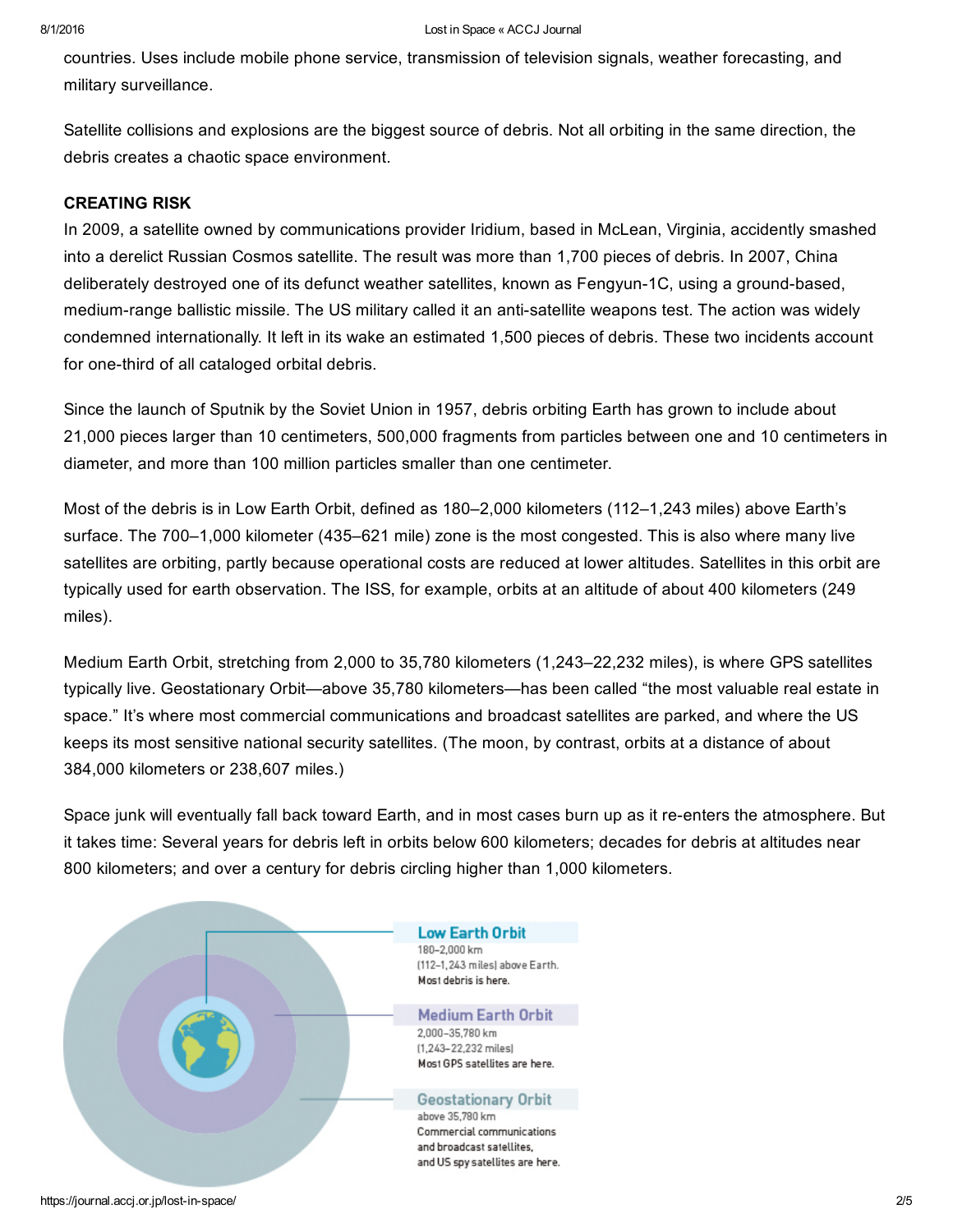#### MITIGATION

Tracking large space debris has involved research institutions, the military, space agencies, and defense contractors for decades. New, high-precision technology that tracks and gathers data on small debris is not only improving space situational awareness (SSA)—knowledge about what's happening in space—but also increasing commercial opportunities for private-sector businesses.

"The need for SSA data is going to grow tremendously," says Brian Weeden in *Via Satellite* magazine. A technical advisor for the Secure World Foundation, Weeden works on space sustainability issues. "The US military's tracking network is already stretched thin, and can't track smaller objects." He added, "With plans to potentially launch thousands of new satellites over the next several years, we are going to need a lot more data —and from a lot more diverse sources of data—than we have now in order to keep using space in a safe and efficient manner."

Ongoing military projects include Space Fence, which uses a ground-based radar tracking system built by aerospace giant Lockheed for the US Air Force. It will be based on the island of Kwajalein, in the Marshall Islands in the North Pacific. Testing has started and operations are slated to begin in 2018. Space Fence will be tasked with tracking small space objects, perhaps down to a few centimeters in size. The data can be used to provide satellite operators with warnings about potential collisions. It could also be used to detect hostile threats to US military satellites, and those of its allies.

#### TAKING ACTION

Private-sector companies are betting on SSA business opportunities. Singapore-based Astroscale has opened a satellite manufacturing facility in Tokyo and is planning to launch its data-gathering IDEA OSG1 satellite in March 2017. "We're hoping to attract customers among space agencies, private satellite firms, and universities who want tracked data on small-size debris for mapping purposes," said Miki Ito, president of Astroscale Japan. "They'll be able to use the information to protect satellite equipment."

The human-made detritus they're targeting are pieces less than a millimeter in size, probably making Astroscale the first space debris service of its kind. The timing is right. Satellite operators are used to getting debris data from the US government at no cost, but complaints have been growing about the volume and quality of the data.

Astroscale will also launch its active debris removal (ADR) satellite ADRAS 1 in 2018. The debris will be captured using panels covered with adhesive specially formulated by a Japanese maker. "Adhesive is the best material," said Ito. "There's no need for mechanical or electrical parts, so the satellite is very simple and lightweight."

The company raised about \$43 million (¥4.4 billion) in venture capital from private and public sources for its two satellite projects. "We cannot rely on a one-time subsidy from the government, so making a business model is the key," explained Astroscale CEO Nobu Okada, who founded the company in 2013. "The government sector has to think about lots of coordination. We still have a lot to solve, but we can keep moving forward inch by inch. This is the competitive advantage of the private sector."

With their business model and multi-purpose technology in hand, Astroscale is also hoping to ride a new wave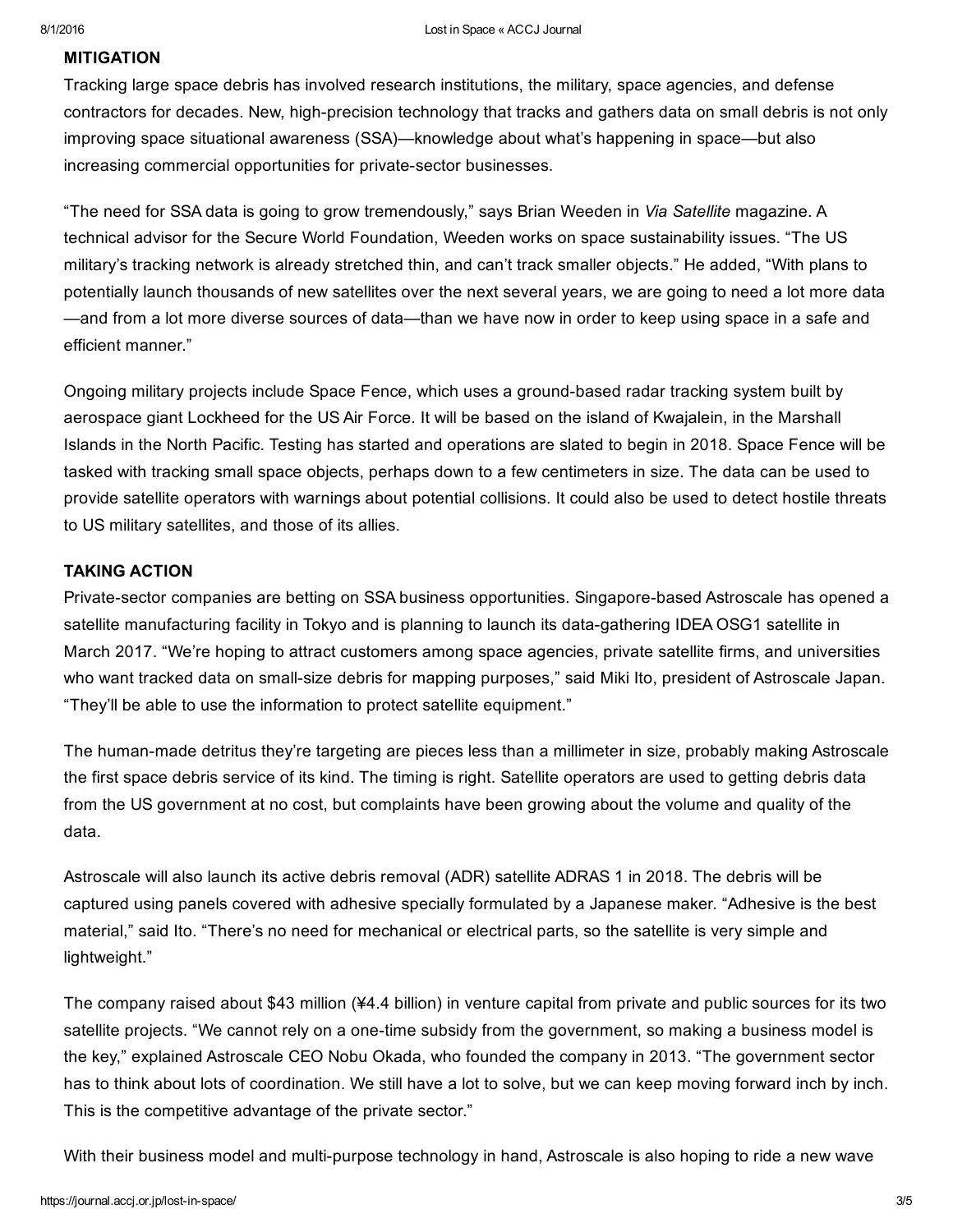#### 8/1/2016 Lost in Space « ACCJ Journal

of internet satellite launches that are likely to need servicing. Since 2015, about 10 companies have announced plans to launch a constellation of cross-linked satellites into low Earth orbit. In four to five years, these will provide high-speed Internet service. Most are not government-backed projects and rely on venture capital.

"Costwise, some are more realistic than others," said Philippe Moreels, Astroscale's head of strategy and business development. "We believe they might need some support making sure that they remove their satellites after usage to make room for new replenishment satellites." The companies include OneWeb with plans to launch 900 satellites, LeoSat with 100, SpaceX with 4,000, and Samsung with 4,600.

Other private-sector players joining the space cleanup competition include California-based Global Aerospace Corporation. The company is now developing its Gossamer Orbit Lowering Device (GOLD), designed to deorbit satellites and large orbital debris. The patented system uses an ultra-thin balloon "envelope" that attaches to debris and inflates with gas. The resulting atmospheric drag enables the ultralight balloon to lower the object from its orbital path and descend into the atmosphere, where it burns up.

"We are leveraging the scalability properties of GOLD to make it applicable to space objects of all sizes, from CubeSats [miniaturized research satellites] to large space platforms," said Vice President and Business Development Manager Dr. Nicola Sarzi-Amade. "We also expect to help develop new technology related to orbital debris detection and tracking, which would be in support not only of GOLD but also of various other orbital debris mitigation and remediation approaches."



## REACHING CONSENSUS

Space agencies remain the biggest market for debris-related contracts, but government interest and budgets appear to be shrinking. Some big-budget projects still in the works include: NASA's ElectroDynamic Debris Eliminator, a spacecraft that would maneuver into position next to an object in space and lasso the debris with a lightweight net; JAXA's electrodynamic space tethers; European Aeronautic Defence and Space Company subsidiary Astrium's solar sails; and Earth-based lasers developed by ESA and NASA.

ESA, together with countries such as the United States, Russia, China, Japan, and France have issued guidelines on space debris-related technologies. Many private-sector companies voluntarily adhere to these, but established regulations remain elusive.